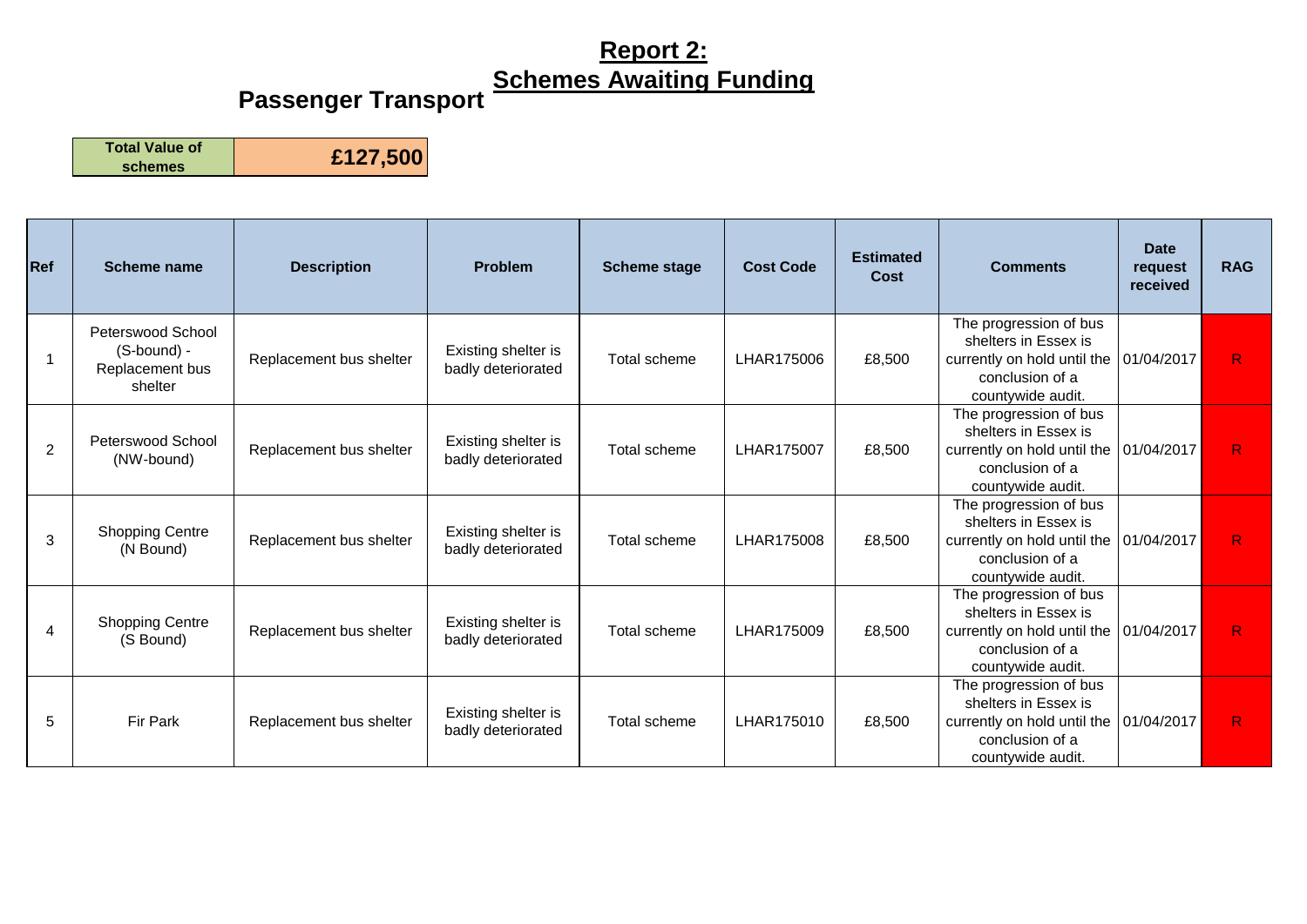### **Passenger Transport**

**Total Value of** 

| Ref            | Scheme name                  | <b>Description</b>      | <b>Problem</b>                            | <b>Scheme stage</b> | <b>Cost Code</b> | <b>Estimated</b><br>Cost | <b>Comments</b>                                                                                                                    | <b>Date</b><br>request<br>received | <b>RAG</b>   |
|----------------|------------------------------|-------------------------|-------------------------------------------|---------------------|------------------|--------------------------|------------------------------------------------------------------------------------------------------------------------------------|------------------------------------|--------------|
| 6              | Pollards Hatch<br>(NW Bound) | Replacement bus shelter | Existing shelter is<br>badly deteriorated | Total scheme        | LHAR175011       | £8,500                   | The progression of bus<br>shelters in Essex is<br>currently on hold until the<br>conclusion of a<br>countywide audit.              | 01/04/2017                         | R            |
| $\overline{7}$ | Ladyshot (opp)               | Replacement bus shelter | Existing shelter is<br>badly deteriorated | Total scheme        | LHAR175012       | £8,500                   | The progression of bus<br>shelters in Essex is<br>currently on hold until the   01/04/2017<br>conclusion of a<br>countywide audit. |                                    | R            |
| 8              | Barleycroft<br>(N Bound)     | Replacement bus shelter | Existing shelter is<br>badly deteriorated | Total scheme        | LHAR175013       | £8,500                   | The progression of bus<br>shelters in Essex is<br>currently on hold until the<br>conclusion of a<br>countywide audit.              | 01/04/2017                         | $\mathsf{R}$ |
| 9              | Barleycroft<br>(S Bound)     | Replacement bus shelter | Existing shelter is<br>badly deteriorated | Total scheme        | LHAR175014       | £8,500                   | The progression of bus<br>shelters in Essex is<br>currently on hold until the<br>conclusion of a<br>countywide audit.              | 01/04/2017                         | R            |
| 10             | Three Horseshoes             | Replacement bus shelter | Existing shelter is<br>badly deteriorated | Total scheme        | LHAR175015       | £8,500                   | The progression of bus<br>shelters in Essex is<br>currently on hold until the<br>conclusion of a<br>countywide audit.              | 01/04/2017                         | R            |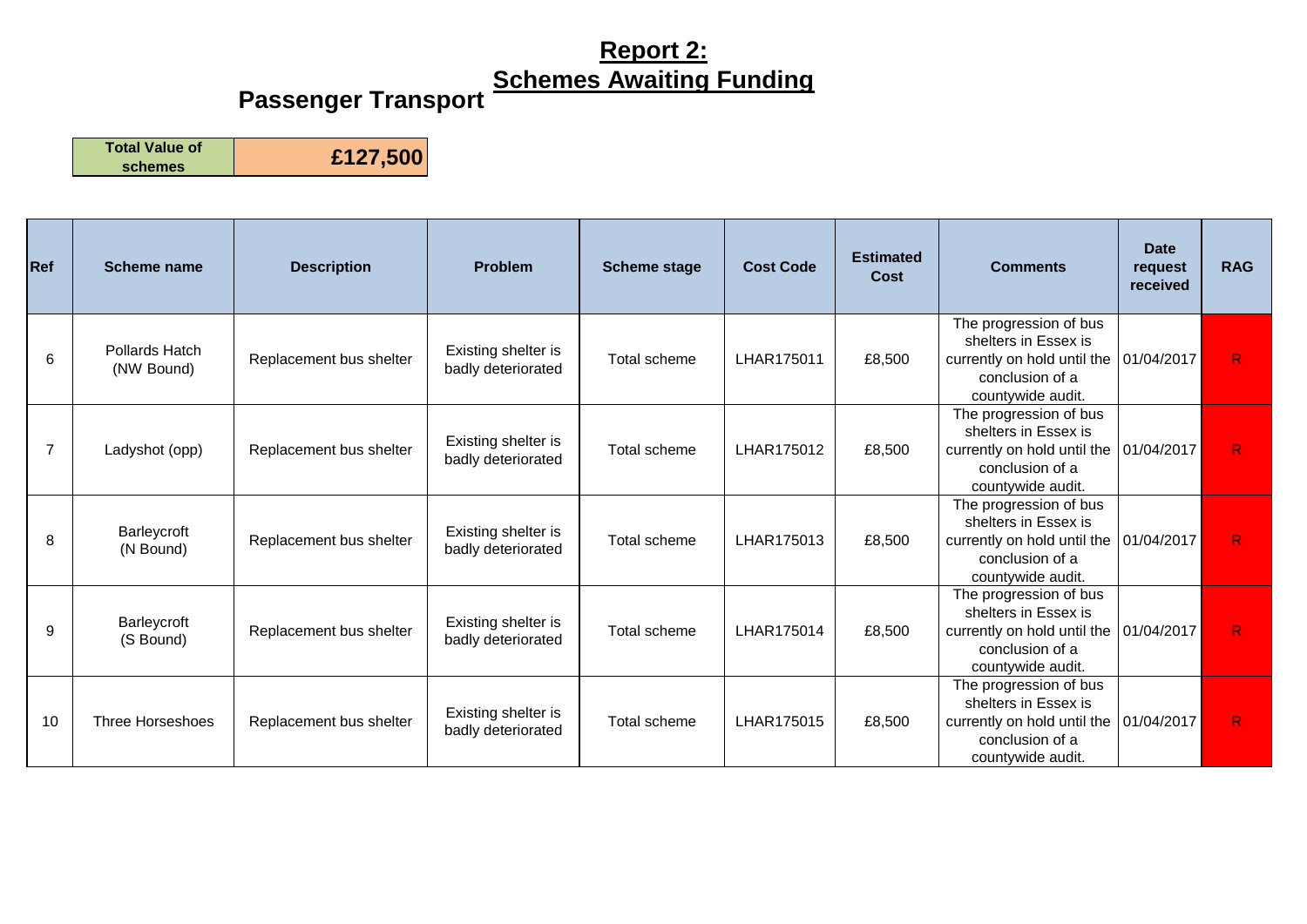### **Passenger Transport**

**Total Value of** 

| <b>Ref</b> | <b>Scheme name</b>                                           | <b>Description</b>                                                                                | <b>Problem</b>                                                                         | <b>Scheme stage</b> | <b>Cost Code</b> | <b>Estimated</b><br>Cost | <b>Comments</b>                                                                                                       | <b>Date</b><br>request<br>received | <b>RAG</b>   |
|------------|--------------------------------------------------------------|---------------------------------------------------------------------------------------------------|----------------------------------------------------------------------------------------|---------------------|------------------|--------------------------|-----------------------------------------------------------------------------------------------------------------------|------------------------------------|--------------|
| 11         | Salvation Army (o/s)                                         | Replacement bus shelter                                                                           | Existing shelter is<br>badly deteriorated                                              | Total scheme        | LHAR175016       | £8,500                   | The progression of bus<br>shelters in Essex is<br>currently on hold until the<br>conclusion of a<br>countywide audit. | 01/04/2017                         | R            |
| 12         | The Hornbeams (adj)                                          | Replacement bus shelter                                                                           | Existing shelter is<br>badly deteriorated                                              | Total scheme        | LHAR175017       | £8,500                   | The progression of bus<br>shelters in Essex is<br>currently on hold until the<br>conclusion of a<br>countywide audit. | 01/04/2017                         | R            |
| 13         | The Herald o/s                                               | Replacement bus shelter                                                                           | Existing shelter is<br>badly deteriorated                                              | Total scheme        | LHAR175018       | £8,500                   | The progression of bus<br>shelters in Essex is<br>currently on hold until the<br>conclusion of a<br>countywide audit. | 01/04/2017                         | $\mathsf{R}$ |
| 14         | Spinning Wheel Mead                                          | Replacement bus shelter                                                                           | Existing shelter is<br>badly deteriorated                                              | Total scheme        | LHAR175019       | £8,500                   | The progression of bus<br>shelters in Essex is<br>currently on hold until the<br>conclusion of a<br>countywide audit. | 01/04/2017                         | R            |
| 15         | The Readings o/s                                             | Replacement bus shelter                                                                           | Existing shelter is<br>badly deteriorated                                              | Total scheme        | LHAR175020       | £8,500                   | The progression of bus<br>shelters in Essex is<br>currently on hold until the<br>conclusion of a<br>countywide audit. | 01/04/2017                         | R            |
| 16         | Partridge Road, close<br>to Five Acres - Dropped<br>crossing | Request for dropped<br>crossings to allow bus users<br>to access the bus stop and<br>new bus cage | Currently no provision<br>for pedestrians with<br>mobility issues to<br>cross the road | Total scheme        | LHAR185001       | <b>TBC</b>               | In validation.                                                                                                        | 01/04/2018                         | R            |